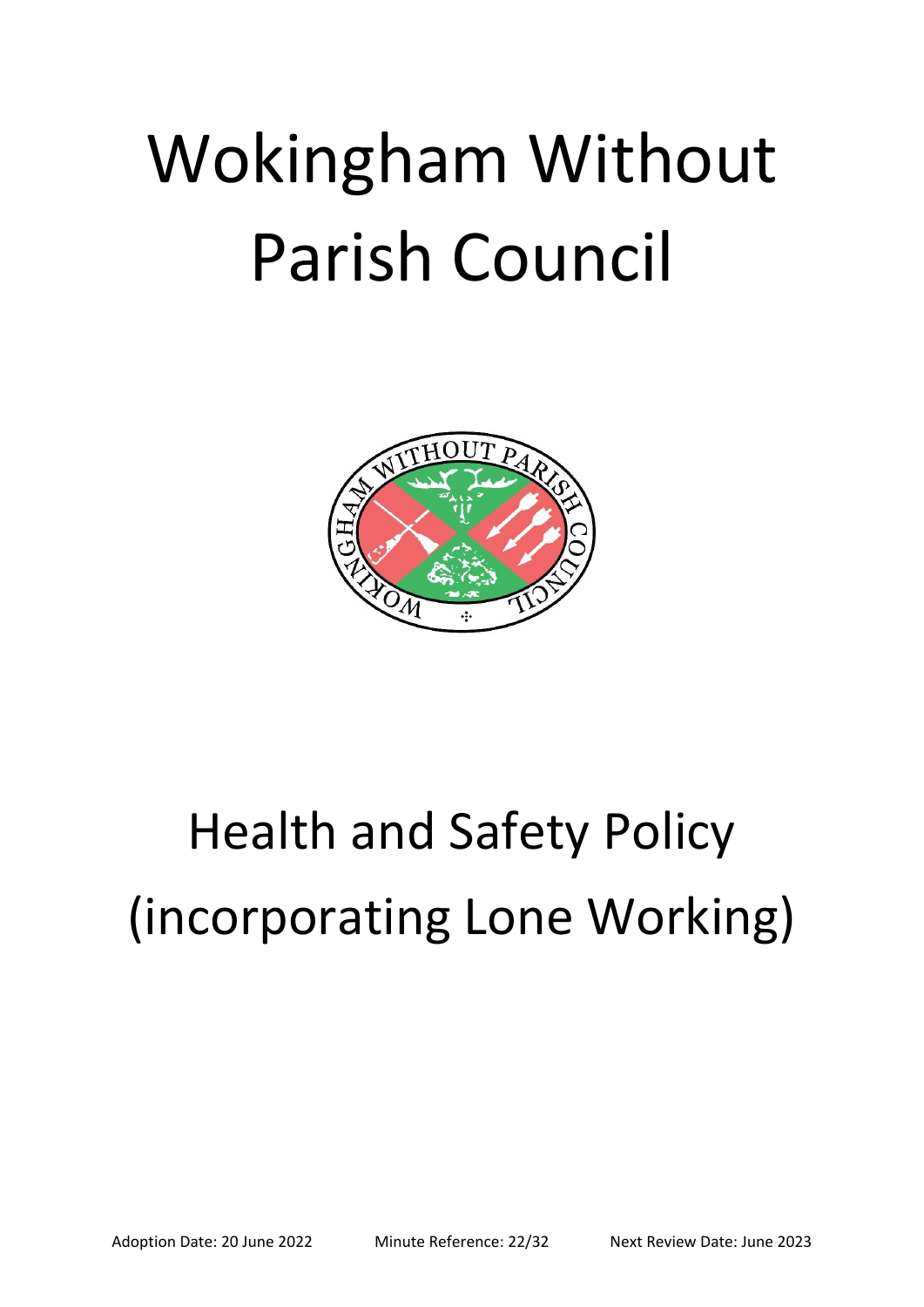# **THIS STATEMENT COVERS ALL EMPLOYEES, VOLUNTARY WORKERS WORKING ON COUNCIL PREMISES AND CONTRACTORS WORKING ON COUNCIL PREMISES**

#### **SUMMARY**

# **The prevention of risk, accidents and ill health and the promotion of a safe working environment are recognised as an integral part of the responsibilities of the Parish Council.**

Employees are advised that they must observe the Council Health & Safety Manual issued herewith. Others working on Council premises should understand that they are responsible for their safety and insurance, observe the requirements of sections 6 and 7 and seek guidance on the relevant details of section 12 (Asbestos Management) and be aware of Fire Precautions and Procedures in Section 13.

The Competent Persons with respect to Fire Procedure are the Clerk, and the member of Council nominated as employer's H&S representative.

No work should be done on any of the fabric of the Council's buildings without first consulting the Council's Asbestos Management Plans, and if any of the area to be worked is identified as containing or possibly containing Asbestos then a method statement must be agreed with the Clerk to the Council or other designated responsible officer before proceeding with the work.

Katy Hughes, Clerk to the Council.

June 2019.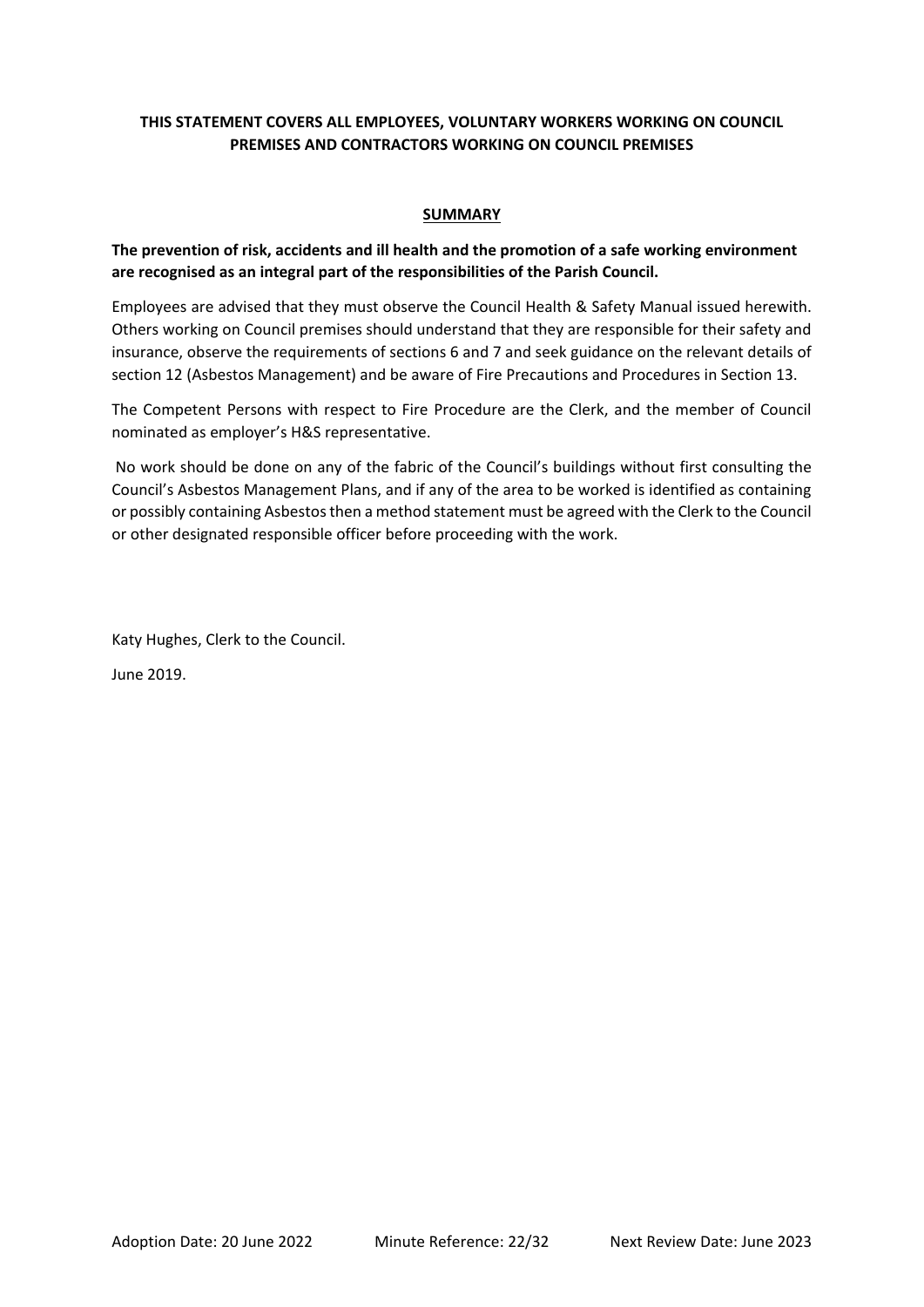# Health & Safety Guidance Manual (incorporating the Council's Asbestos Management Plan and Fire Safety Arrangements)

# 1. Introduction

- 1.1 This manual is for the guidance of all employees of the Council, and where appropriate for others, especially volunteers, when working in the premises or grounds of the Council. (Volunteers and sub-contractors should read sections 6 to 9). A copy will be issued to all employees, who are expected to read it and comply with its requirements as appropriate in the interests of Health and Safety. They similarly should read and comply with the statutory Health & Safety poster which is displayed in the Parish Office.
- 1.2 It is in the interests of all employees to be familiar with these contents and to do their best to ensure the procedures are maintained for their own safety as well as for the safety of the public. Moreover, failure to observe safety requirements could result in disciplinary action.
- 1.3 The Employer Representative is appointed by the Council annually, and is usually a member of the Council. The Employee Representative is the Parish Clerk or other such person as appointed by the Council, who must consider whether the Clerk needs any training with respect to Fire Precautions, Asbestos Management and associated Risk Assessments, or any other aspects of H&S procedures. Currently the employee representative is the Pinewood Site Controller, who is the Clerk to the Parish Council, or in the Clerk's absence, the officer who deputises for the Clerk
- 1.4 All new employees must receive their copy of this manual immediately on appointment. All employees must also receive training in basic fire safety awareness and understanding of the fire precautions herein – see section 13 below. They must be given annually the details of the risk assessment, measures taken, and a reminder of the fire precautions, what they should do in the event of fire, and any particular duties they have been assigned in the event of fire.

# 2. Council Policy

2.1 The Council's Health & Safety Policy is reviewed annually, and the current statement is reproduced as Appendix A. This review should take into consideration reports of the year to date of performance monitoring and level of accidents, injury etc., any new legislation, and concerns expressed by employees or the general public.

# 3. Procedures

3.1 Risk Assessment.

A risk assessment register is reviewed regularly and approved by the council on an annual basis or when an area is refurbished or additional equipment installed. The register is in the form of a matrix identifying potential failure and cause, impact and severity and mitigating response. The results are reviewed in February / March and reported to Council to assist their policy review prior to formal adoption. Any urgent action found necessary is dealt with immediately and not left for the Council review.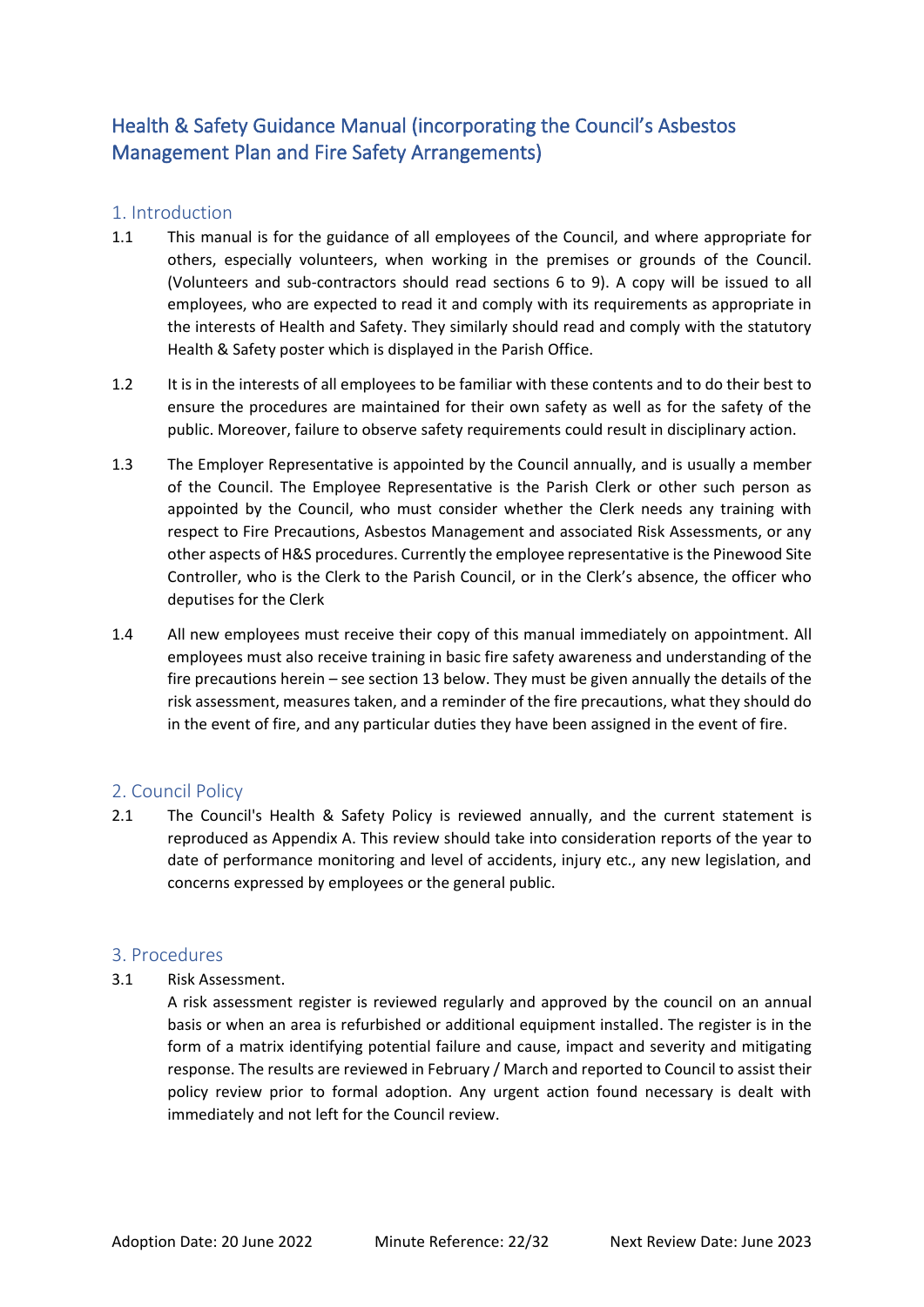#### 3.2 Tools check.

All powered tools and equipment are checked for safety by the Pinewood grounds team before each occasion they are used, and a record kept that the item has been checked and no defect found or that any defect has been rectified. Items that are occasionally or routinely serviced are generally certified appropriately by the service supplier as fit for use. The list of tools/equipment is maintained with a date of the last check.

#### 3.3 Playground equipment.

All play equipment is checked

(i) Weekly by WWPC personnel visually for any defects or hazards, and a record kept, and (ii) Bi-Annually by an independent play equipment inspector, currently RoSPA (April/May) and a Reading Borough Council contractor (October) but other play inspectors may be appointed. These records, (i) and (ii) above must be dated to record checks are made and kept on file for six years.

#### 3.4 Accidents, near misses.

All incidents which occur, which lead to injury or appear nearly to have caused injury, must be reported as soon as practical to the Clerk, who must record them and decide what action is required. Reporting certain accidents is a legal requirement. Work-related injuries which result in an injury which is listed as 'reportable' must be reported to the Health & Safety Executive, in accordance with The Reporting of Injuries, Diseases and Dangerous Occurrences Regulations 2013 (RIDDOR). Reports may be submitted via [www.hse.gov.uk/riddor](http://www.hse.gov.uk/riddor)

#### 3.5 Pond

The pond and stream will be monitored for the presence of blue green algae and should this be detected, appropriate warning signs will be erected. The surrounding bank to the pond will be periodically surveyed for stability and adequate emergency equipment maintained in close proximity.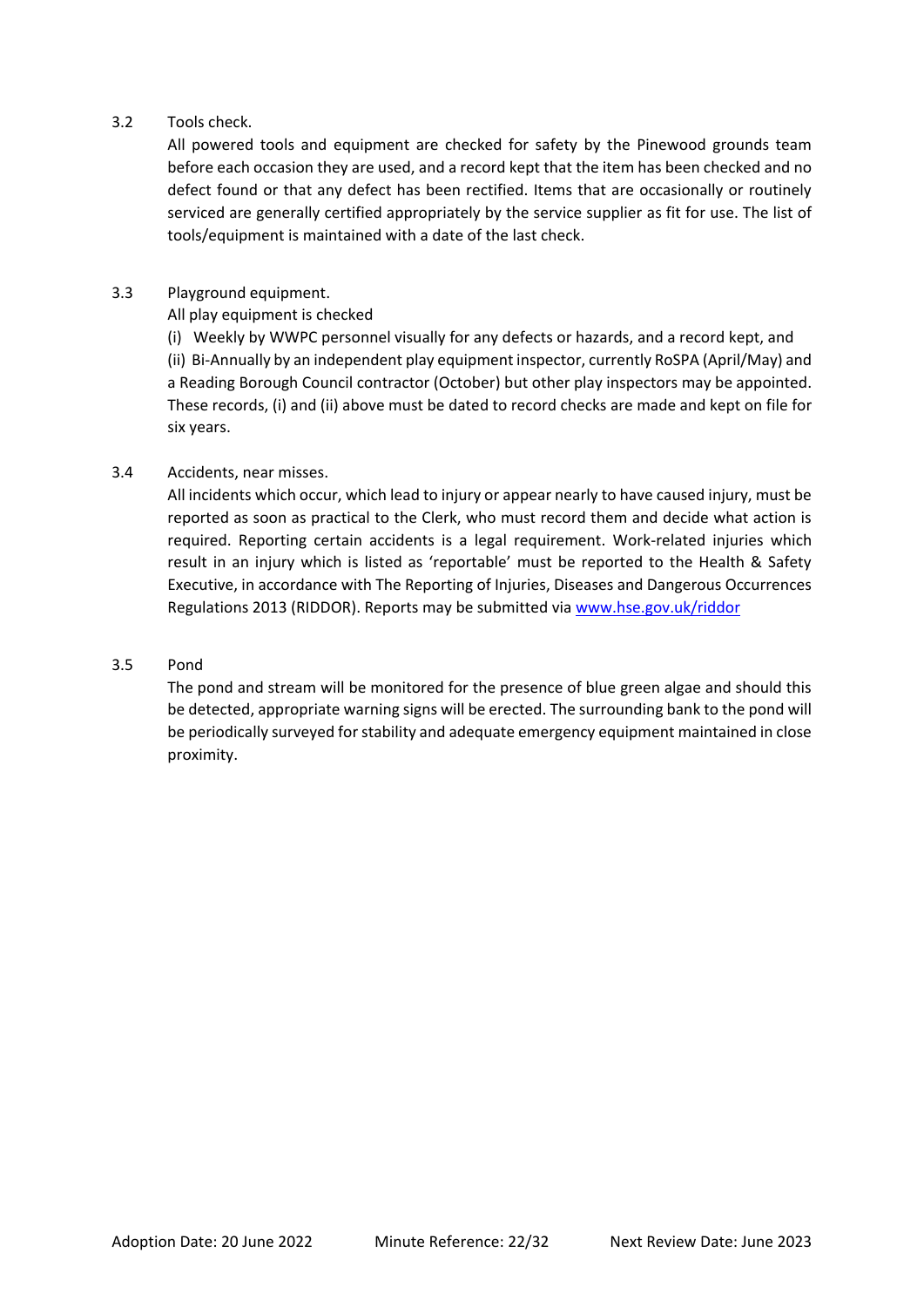# 4. Responsibilities.

4.1 The Employer Representative is responsible for:

(i) Carrying out an annual risk assessment (including fire safety risks jointly with the Employee Representative),

(ii) Deciding what H & S training is necessary (in consultation with the Employee's representative and the appropriate site manager),

The Employer Representative for 2022-23 is Cllr Lesley Foxwell

- 4.2 The Employee representative is responsible for:
	- (i) Ensuring the all required records are maintained, including asbestos management records and fire precautions training records,
	- (ii) Ensuring that the responsibilities of others are kept up to date,

(iii) Ensuring that play equipment is inspected annually

| Last inspection carried out: | <b>April 2022</b> |
|------------------------------|-------------------|
| Next inspection due:         | October 2023      |

# (iv) Ensuring that office electrical equipment is maintained, including an annual visual examination of plugs and leads, included in PAT testing

| Last PAT testing carried out: | February 2022 |
|-------------------------------|---------------|
| Next testing due:             | February 2023 |

- (v) Ensuring the obligatory H&S poster is displayed and up to date,
- (vi) Recording what signs and notices are required by Health and Safety Executive, Entertainments Licensing or other statutory bodies and ensuring they are displayed as required,
- (vii) Carrying out the annual risk assessment, (jointly with the Employer representative)

| Last risk assessment carried out: | February 2022                |
|-----------------------------------|------------------------------|
| l Next risk assessment due:       | February 2023 or as required |

(viii) Recording and arranging training, including fire precautions training,

(ix) Monitoring (see section 7).

4.3 The grounds staff under the guidance of the Pinewood Site Controller are responsible for:

(i) Carrying out and recording play equipment safety and woodland safety checks,

(ii) Keeping a general observation of the whole of the Pinewood site and taking action and/or reporting on any hazards found and recording such observations,

(iii) Ensuring safety equipment is adequate and used as appropriate.

(iv) Checking powered tools and equipment before use

# 5. Training

Any training identified as necessary to Health & Safety in pursuance of duties must be provided at the expense of the Council. Records must be kept of training of any personnel involved in hazardous occupations, e.g. using power tools or mobile equipment or working at a height.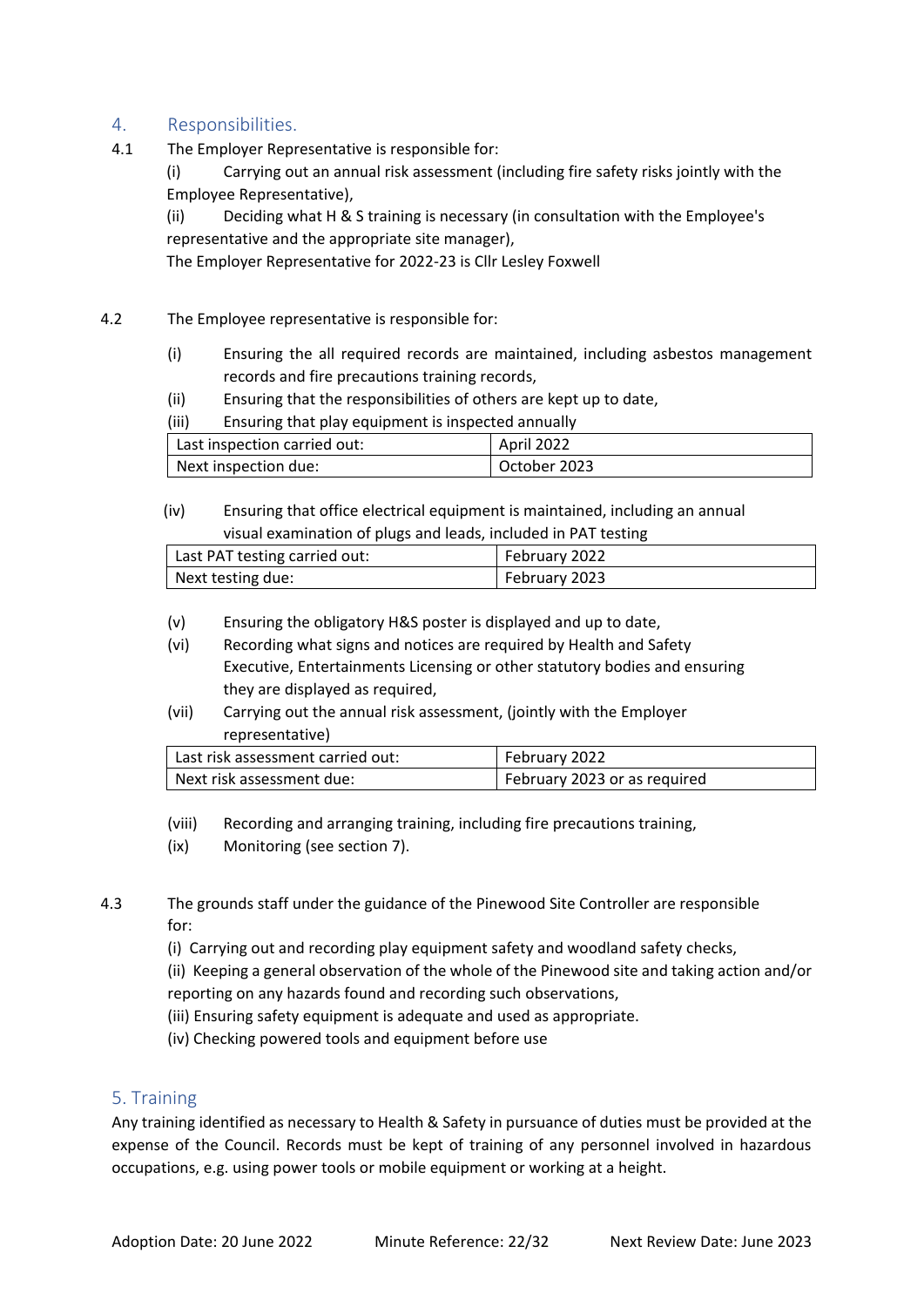#### 6. Monitoring

All accidents, near misses or newly notified hazards must be recorded, and a report prepared on the results for the purposes of the annual review.

Note: Accident books kept for the purpose of recording accidents or near-misses are kept with the first aid supplies in the parish office.

# 7. Contractors or voluntary workers visiting Council premises.

All workers visiting Council premises to work must make themselves known to an employee or member of the Council and inform them of where they will be working, and how long for, and should endeavour to inform them when they depart the premises. They should observe any safety instructions and advice given by Council employees. This clause does not include working on clubs' premises which are clubs' responsibility. The clubs on Pinewood site are independent and their members or employees are NOT generally employees of the Council. Workers on short regular visits such as rubbish skip emptying are exempted.

Contractors must ensure that their employees are acquainted with the relevant details of this manual and may with the agreement of the Clerk, apply their own H&S procedures, and such agreement should be recorded by a receipt by the Clerk of the contractors written procedures.

# 8. Employees working with hazardous equipment or machinery.

Any employee working with such equipment must

- (i) Be trained in use of the equipment and be aware of the necessary safety equipment,
- (ii) Be provided with the necessary protective equipment,
- (iii) Make use of protective equipment provided.
- (iv) Avoid working alone when using any portable power tools, electrical or petrol driven machinery which may cause injury or endanger the safety of the user or put members of the public at risk, unless in case of an emergency

# 9. Employees working with display screen equipment.

This policy shall comply with [The Health and Safety \(Display Screen Equipment\) Regulations 1992](http://www.legislation.gov.uk/uksi/1992/2792/made) and an analysis of workstations shall take place every two years or when a new employee using display screen equipment starts.

# 10. Employees working alone.

A specific policy for any employee, contractor or volunteer working alone has been established and is reproduced under **Appendix B** below.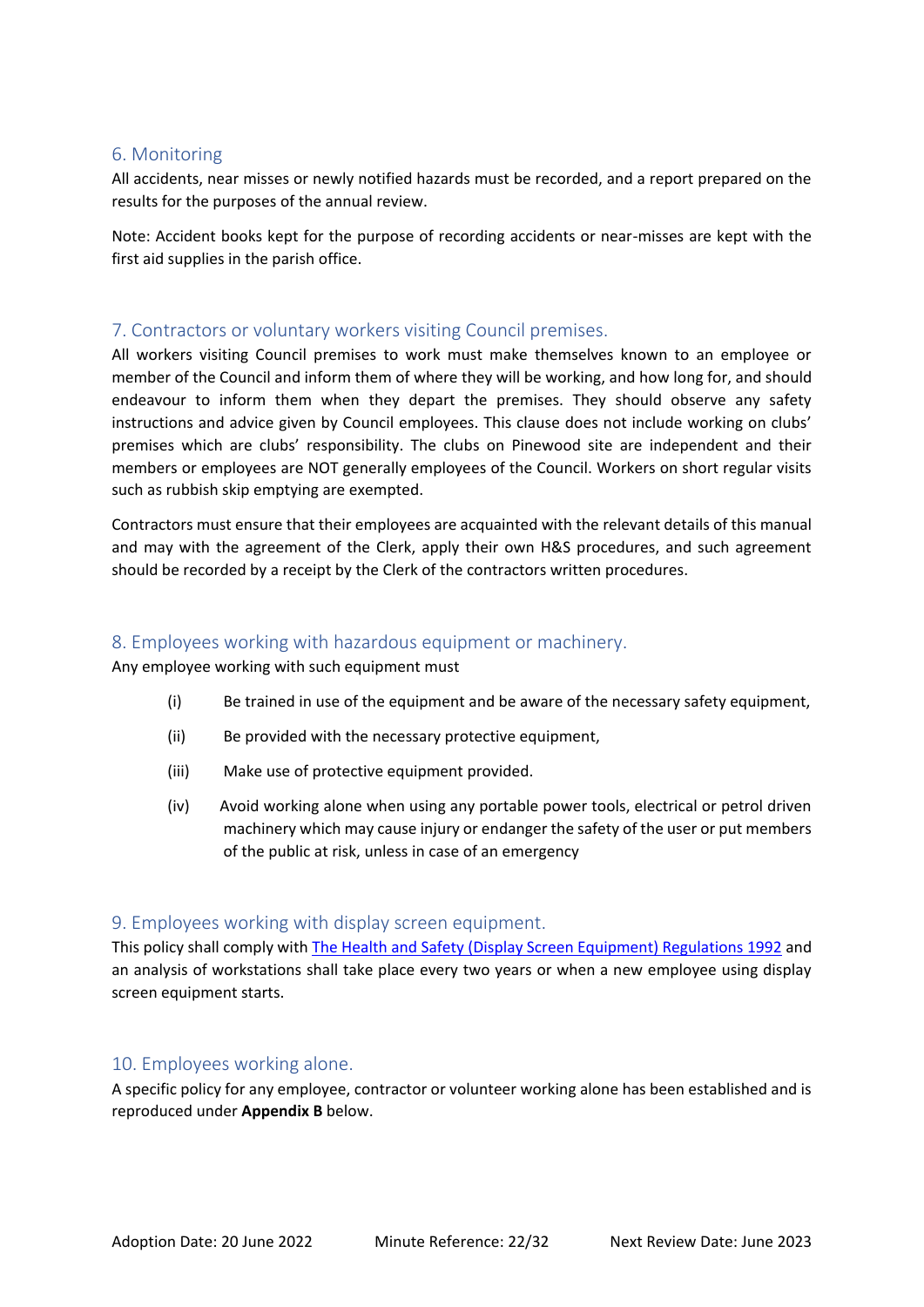# 11. Control of Substances Hazardous to Health (COSHH) regulations.

Employees must read and follow the instructions on any substances used in their work and seek guidance if in any doubt about requirements. If indicated necessary in such instructions, they must have had any necessary training to use such substances.

#### **See also below - 13. Asbestos.**

# 12. First Aid Kits.

First Aid Kits are available at the following points. Employees should be aware of where they are, and the nearest to their normal place(s) of work. \*indicates also an accident record book.

The first aid kits are checked annually (unless otherwise notified) to ensure items are in date and items are replaced as required, when used.

- 1. The Parish Office, Pinewood.\*
- 2. The Pinewood Site Garage/Tool store.
- 3. The kitchen, St Sebastian's Memorial Hall \*
- 4. The bar area, Howard Palmer Room.\*
- 5. With the Pinewood handymen when working in the grounds away from the garage
- 6. kitchen in Pinewood Hall \*
- 7. In the council's litter picking vehicle

# 13. Asbestos Management Plan.

- 13.1 All buildings in direct control of the Council were visually surveyed in 2005/6 and all areas of known or possible risk of asbestos presence identified. Those that are sub-let have also been surveyed and the sub tenants reminded that they are responsible for a plan for their buildings.
- 13.2 An asbestos Management Plan folder is located in the parish office, containing details of the 2005/6 survey and details of air testing carried out in the buildings in July 2007.

As a result of the 2005/6 survey all identified buildings were decontaminated under controlled procedures and hazardous material removed in Dec/Jan 2008/09. A survey of the loft space in Pinewood Hall in December 2021 identified the presence of asbestos dust under insulation material and a controlled clearance was carried out in April 2022. A certificate of the clearance can be found here: Z:\Pinewood Hall Refurbishment\Asbestos clearance

13.3 Due to the confirmed presence of asbestos dust in buildings understood to have been cleared, it is recommended that an asbestos survey be carried out on any building where work is planned, prior to commencement, to check for the presence of asbestos. The results of the surveys should be recorded in the master (employee representative's) copy of the plan, as will the consideration of the risk posed by presence or possible presence, and the agreed management of action (iv) below.

The actions to be taken will be either:

(i) Further examination of the possible asbestos containing material (ACM) to determine whether it does contain asbestos, in which case either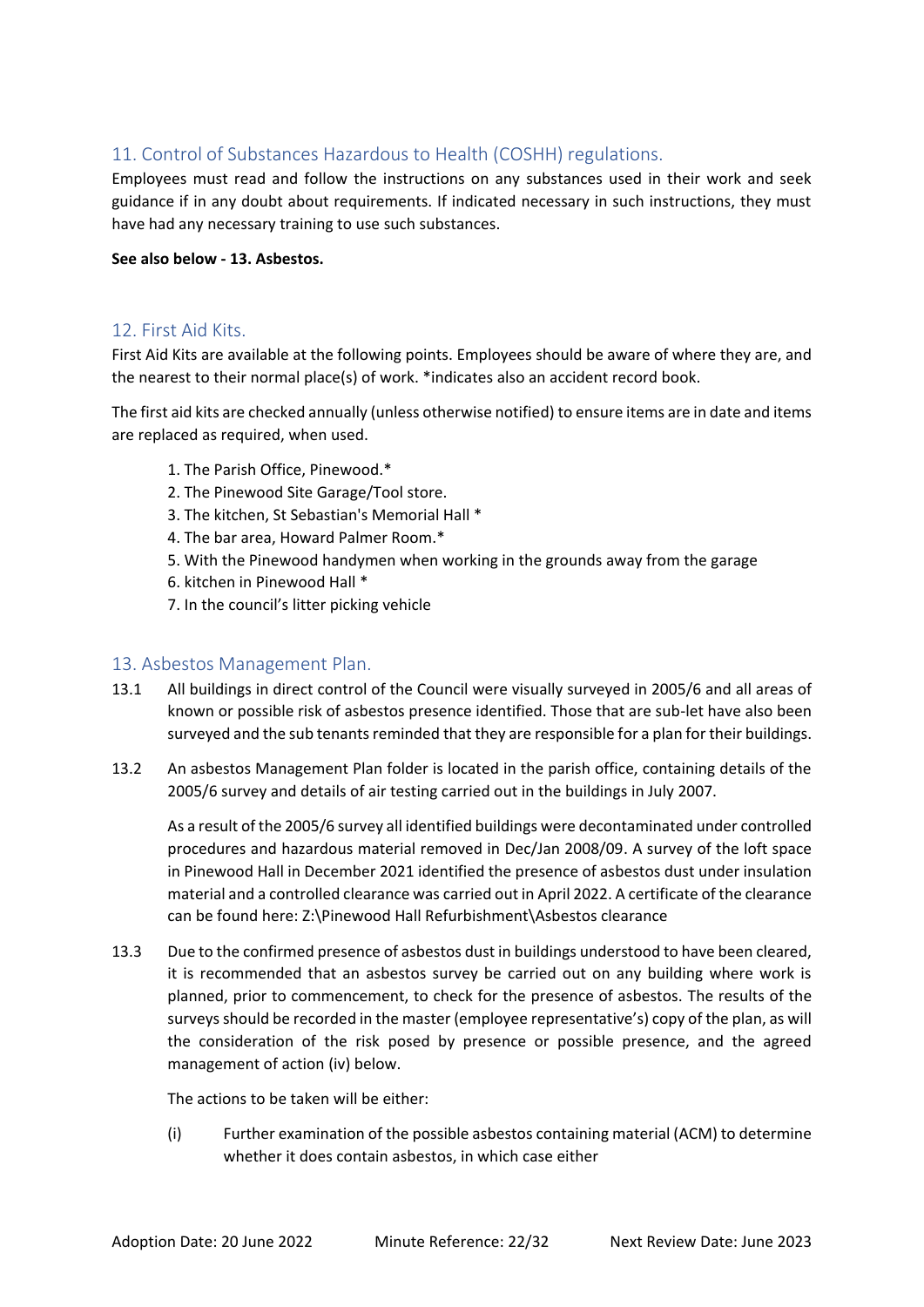- (ii) To remove the risk by removing the ACM, or
- (iii) Repair of minor faults in surfaces of ACM which might be causing fibres to be released into the atmosphere (which must be done) or
- (iv) Ensuring all possible risk to any person by doing work such as cutting, sawing or drilling ACM or possible ACM is prevented and such work only undertaken when a procedure is agreed with the Employer Representative.

Actions (i), (ii) or (iii) will be undertaken either by using specialist contractors or working to a procedure previously agreed between the person(s) doing the work and the Employee Representative. The Employee Representative will be expected to understand the principles of Asbestos Management and must be able to recognise when professional advice must be sought. He will be custodian of this plan and shall keep annexed to it record of all agreed procedures to carry out work on areas where there is or might be asbestos.

# 14. Fire Precautions.

- 14.1 The first priority in the event of fire is the protection of persons, and the protection of property is secondary and only expected of personnel if it can be done without personal risk. Once evacuated, if a fire has been dealt with by the Fire and Rescue Service, a building should not be re-entered without specific clearance by the Service.
- 14.2 Fire appliances are provided solely to tackle fire in its early stages or to delay its spread long enough to aid evacuation, and only if the user has a clear escape route and is sure he will not be endangered by using it.

The one fire hydrant inside the main gate at Pinewood should be tested at least annually.

#### 14.3 Personnel must:

- 1. Read the annual risk assessment report and if necessary, seek clarification of any items relevant to them,
- 2. Know what they should do in the event of fire and which exits are available to them
- 3. Know how they should describe the location of their workplaces accurately for emergency services, and where telephones are available
- 4. Be aware of any unusually high risk such as stored fuel or other highly combustible materials in their working areas, and necessary precautions
- 5. Know where fire appliances are located in their work areas, only to be used in accordance with 14.1, and the appropriate use of different types
- 6. Be consulted about the formulation of and amendments to this manual
- 7. Be consulted about who takes on any role with respect to fire safety
- 8. Co-operate with all other persons in all circumstances and respects to ensure the effectiveness of these fire precautions
- 9. Be given an annual reminder of what they should do in the event of fire, this Clause 13, and any particular duties they have been assigned.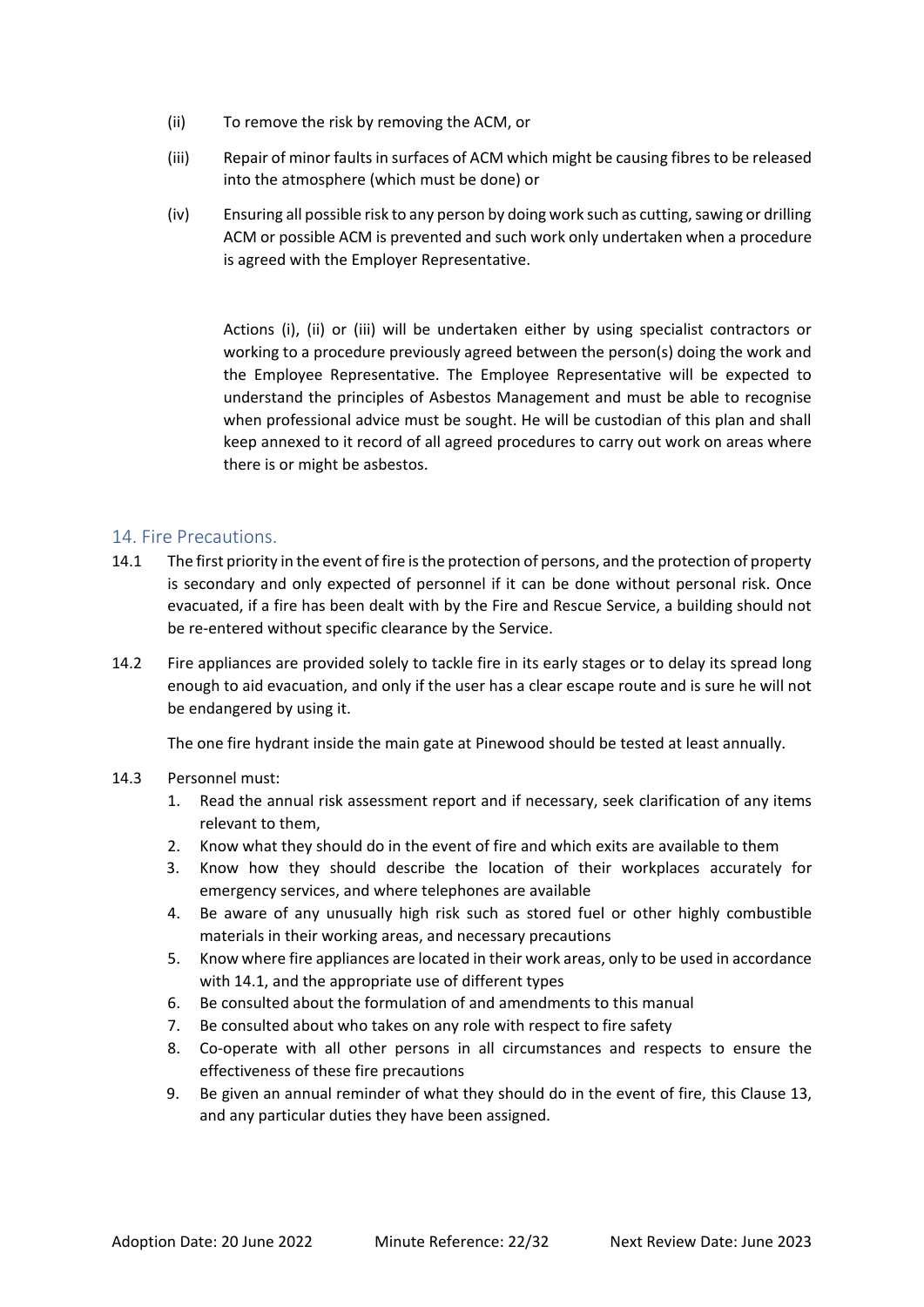- 14.4 Council will have an annual contract for the maintenance of fire appliances and will seek the contractors or other advice from time to time or when any changes are made to buildings or their layout about provision of same. (Currently Berkshire Fire Extinguishers Ltd)
- 14.5 Contracts of hire of the Council's buildings must establish that the hirer or his nominee is responsible for ensuring that fire precautions are observed. Regular hirers will be reminded of their responsibility to observe fire precautions and procedures annually.
- 14.6 All the buildings currently under control of the Council are single storey. Apart from the regular reviews required, any buildings of more than one storey that are added will necessitate a more complex procedure.
- 14.7 The only dangerous substances with respect to fire risk on the Council's premises are diesel and petrol fuel for the Council's estate tractor and equipment. No new activity involving these or any other dangerous substance shall commence without a prior risk assessment and measure taken as required by regulations.

# 15. Coronavirus, HCID or other emergency situation.

15.1 In the event of the onset of further restrictions related to Coronavirus, or any other HCID or emergency situation which prevents the council from meeting, or prevents the officers from operating in a normal capacity, the Clerk or other officer representing the Clerk, will liaise with the appointed Health and Safety Representative and Chairman and Vice-Chairman of the council to review risk assessments and propose a manner in which the council could operate safely in a lawful capacity at the earliest opportunity.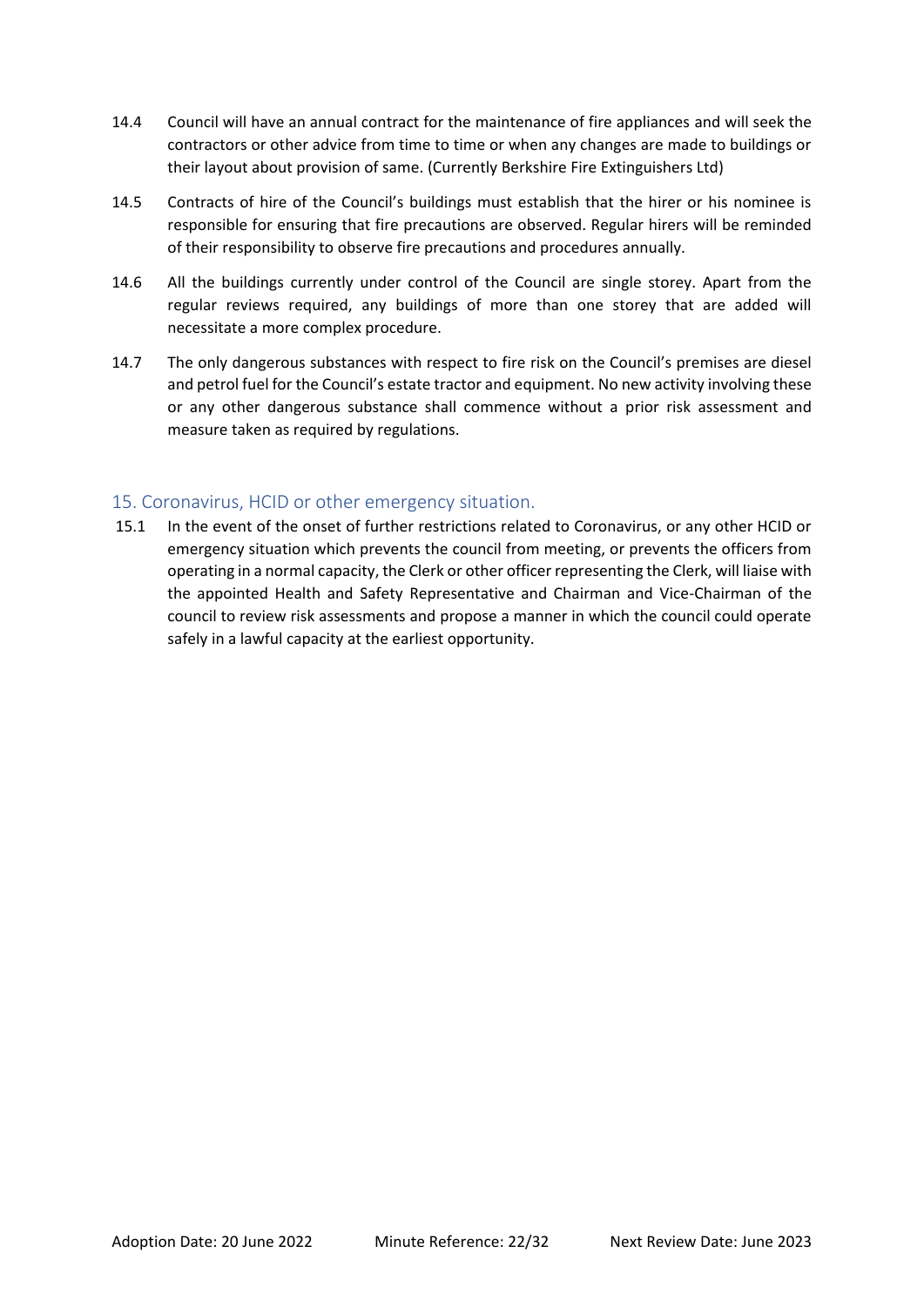#### **Appendix A**

#### **WOKINGHAM WITHOUT PARISH COUNCIL - Health & Safety Policy Statement**

It is the policy of this Council to maintain a safe and accident free working environment for its employees, and to monitor any actual incidents of harm, or near incidents, and use the results of such data to improve further its safety record. The Council has a duty to its tenants, hirers, and general public to maintain an accident free environment, and therefore includes this duty in this policy statement, and health and safety activities.

The Council will appoint annually a Member or other person competent to advise, assist and consult with the employees' safety representative on matters of health and safety, and to be responsible for ensuring that the procedures under this policy are maintained to schedule.

The Member so nominated can be contacted via the office.

The Council will welcome consultation with employees on all health and safety matters. For the time being the employees' representative on health and safety, is the Pinewood Site Controller. The Council will be prepared to consider representations from employees if at any time they wish to propose a different employee representative.

The Council will provide and maintain safe equipment, buildings and open areas for staff and tenants, hirers and users of its facilities; ensure any necessary precautions are taken with substances used which are hazardous; provide any staff training to minimise risk; endeavour to avoid situations that may allow accidents or work related ill-health; and review this policy at least once annually.

Last reviewed and confirmed by the Council in June 2022

Next review date

June 2023

Signed ................................................ Chairman of the Council.

This document is to read in conjunction with the Risk Assessment statement which also incorporates the Health & Safety assessment.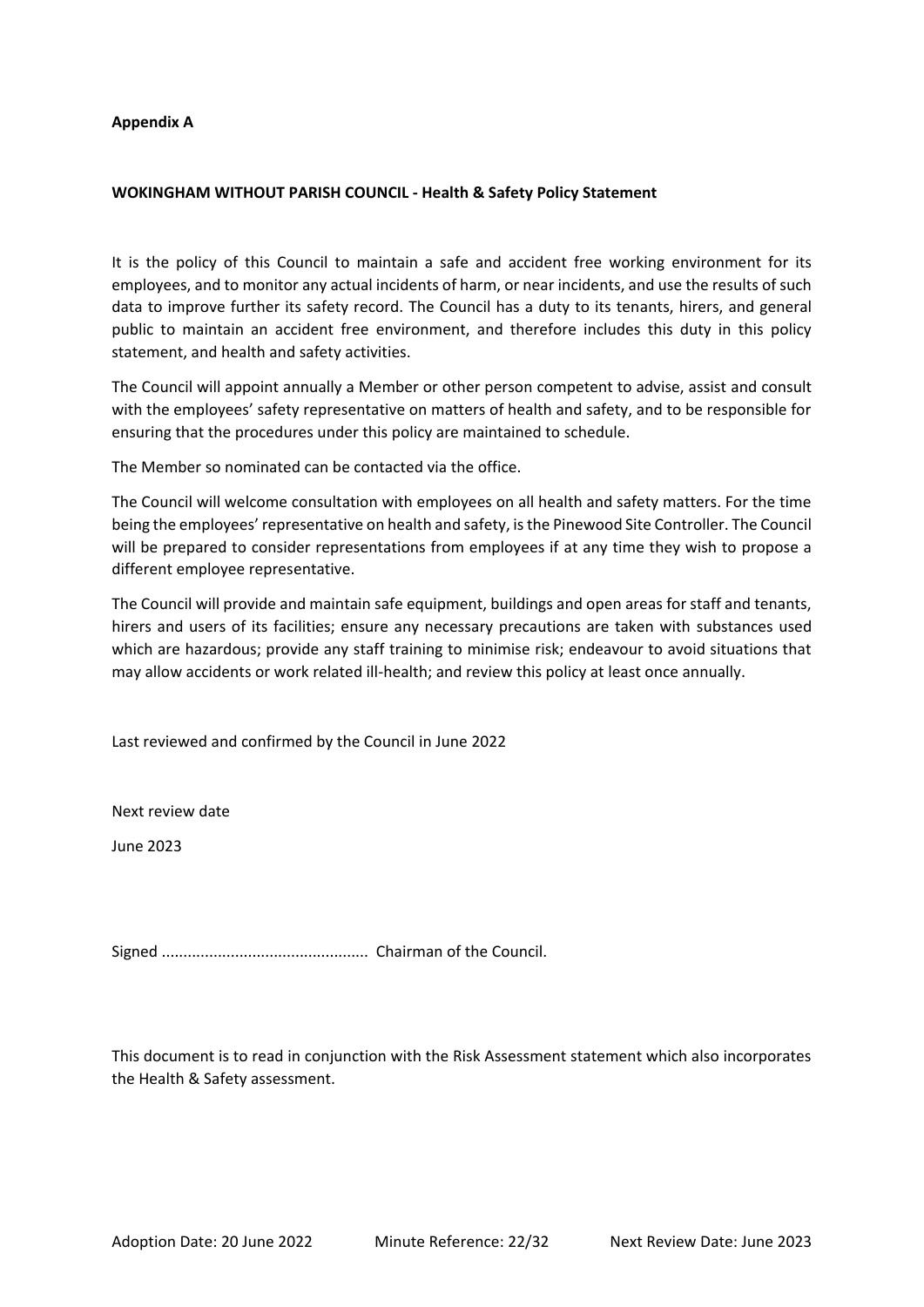#### **Appendix B**

#### **WOKINGHAM WITHOUT PARISH COUNCIL - Lone Working Policy Statement**

# 1. Introduction.

The Council recognises that its employees are required to work by themselves for significant periods of time without close or direct supervision in the community, in isolated work areas and out of hours. The purpose of this policy is to protect such staff so far as is reasonably practicable from the risks of lone working.

The Council also recognises it has an obligation under the Health & Safety at Work Act 1974 (HSW Act) and the Management of Health & Safety at Work (MHSW) Regulations 1999, for the health, safety and welfare at work of its employees.

# 2. Scope of the Policy.

The policy applies to all situations involving lone working arising in connection with the duties and activities of the Council's employees.

# 3. Definition of Lone Workers.

The Health and Safety Executive defines lone workers as "those who work by themselves without close or direct supervision". This covers all of the Council's employees, many of whom are required to carry out their duties for all or part of their working day working in isolation.

# 4. Aims of Policy.

The aim of the policy is to:

- (a) increase staff awareness of safety issues relating to lone working;
- (b) ensure that the risk of lone working is assessed in a systematic and ongoing way, and that safe systems and methods of work are put in place to reduce the risk so far is reasonably practicable;
- (c) ensure that appropriate training is available to all staff in all areas that equips them to recognise risk and provides practical advice on safety when working alone;
- (d) ensure that appropriate support is available to staff who have to work alone;
- (e) encourage full reporting and recording of all adverse incidents relating to lone working.

# 5. Responsibilities.

#### 5.1 Clerk to the Council

The Clerk on behalf of the Parish Council is responsible for:

- ensuring that there are arrangements for identifying, evaluating and managing risk associated with lone working;
- providing resources for putting the policy into practice;
- ensuring that there are arrangements for monitoring incidents linked to lone working and that the Council regularly reviews the effectiveness of this policy;
- ensuring that all staff are aware of the policy;
- ensuring that risk assessments are carried out and reviewed regularly;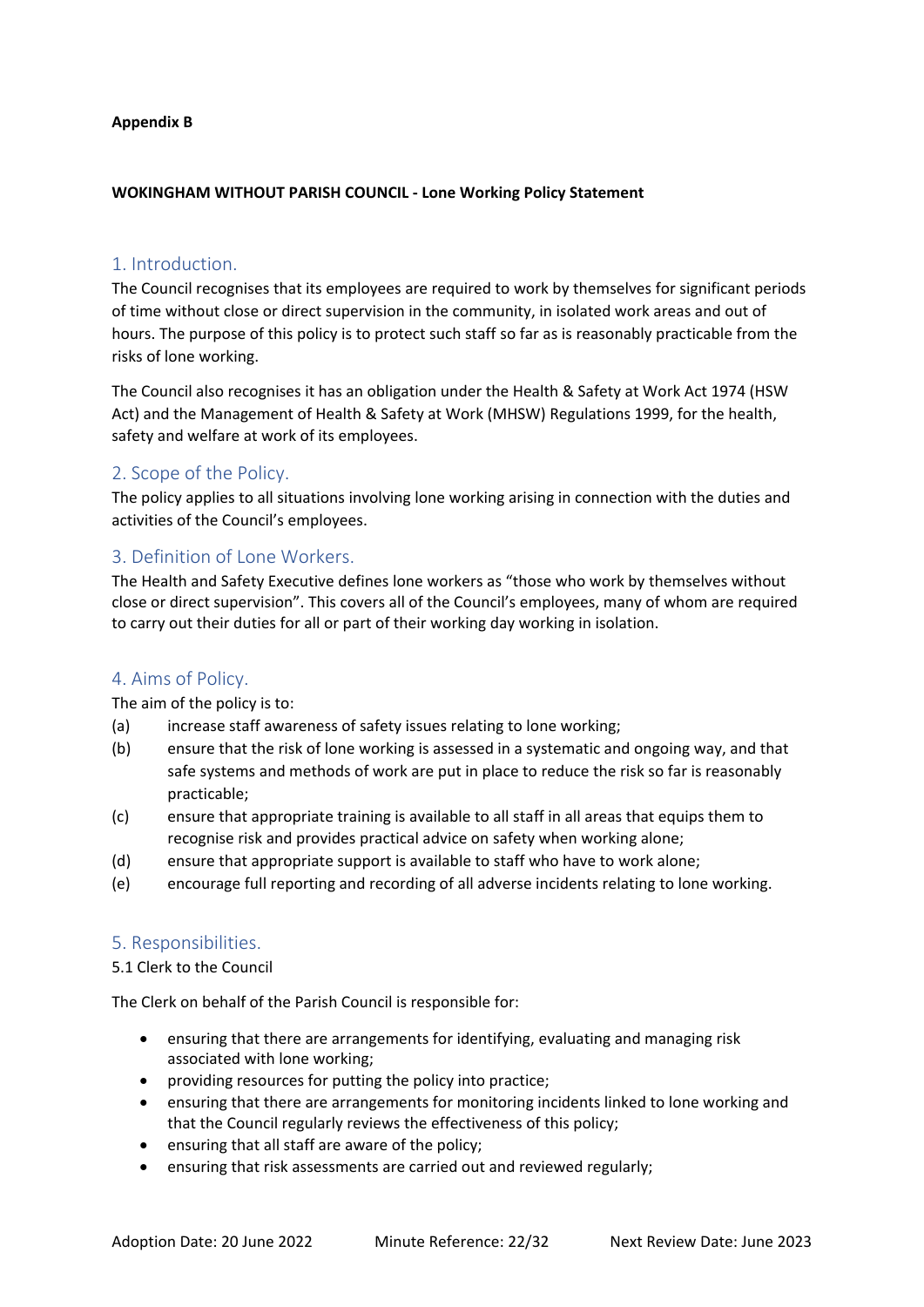- putting procedures and safe systems of work into practice which are designed to eliminate or reduce the risks associated with working alone;
- ensuring that staff are given appropriate information, instruction and training;
- ensuring that appropriate support is given to staff involved in any incident; and
- managing the effectiveness of preventative measures through an effective system of reporting, investigating and recording incidents.

#### 5.2 Employees

Employees are responsible for:

- taking reasonable care of themselves and others affected by their actions;
- co-operating by following rules and procedures designed for safe working;
- reporting all incidents that may affect the health and safety of themselves or others and asking for guidance as appropriate;
- taking part in training designed to meet the requirements of the policy; and,
- reporting any dangers or potential dangers they identify or any concerns they might have in respect of working alone.

#### 6. Risk Assessment.

Risk assessment is essential to good risk management.

Assessment will be carried out for and by all staff whose working practice makes them vulnerable. This includes staff that are site based but work in isolation as well as mobile staff whose work takes them out into the community. Recommendations will be made to eliminate or to reduce the risk to the lowest level reasonably practicable.

A lone worker assessment will be completed *(See Appendix).* This will be used as a tool to identify if the existing control measures are adequate and if not, what modifications or additional actions can be considered necessary to help reduce the risks associated with lone working.

Risk assessments for site based lone workers will include:

- safe access and exit;
- risk of violence;
- safety of equipment for individual use;
- channels of communication in an emergency;
- site security;
- security arrangements i.e. alarm systems and response to personal alarms; and,
- level and adequacy of on/off site supervision

Risk assessments for mobile lone workers will, additionally, include:

- travelling between sites;
- reporting and recording arrangements;
- communication and traceability; and personal safety/security.